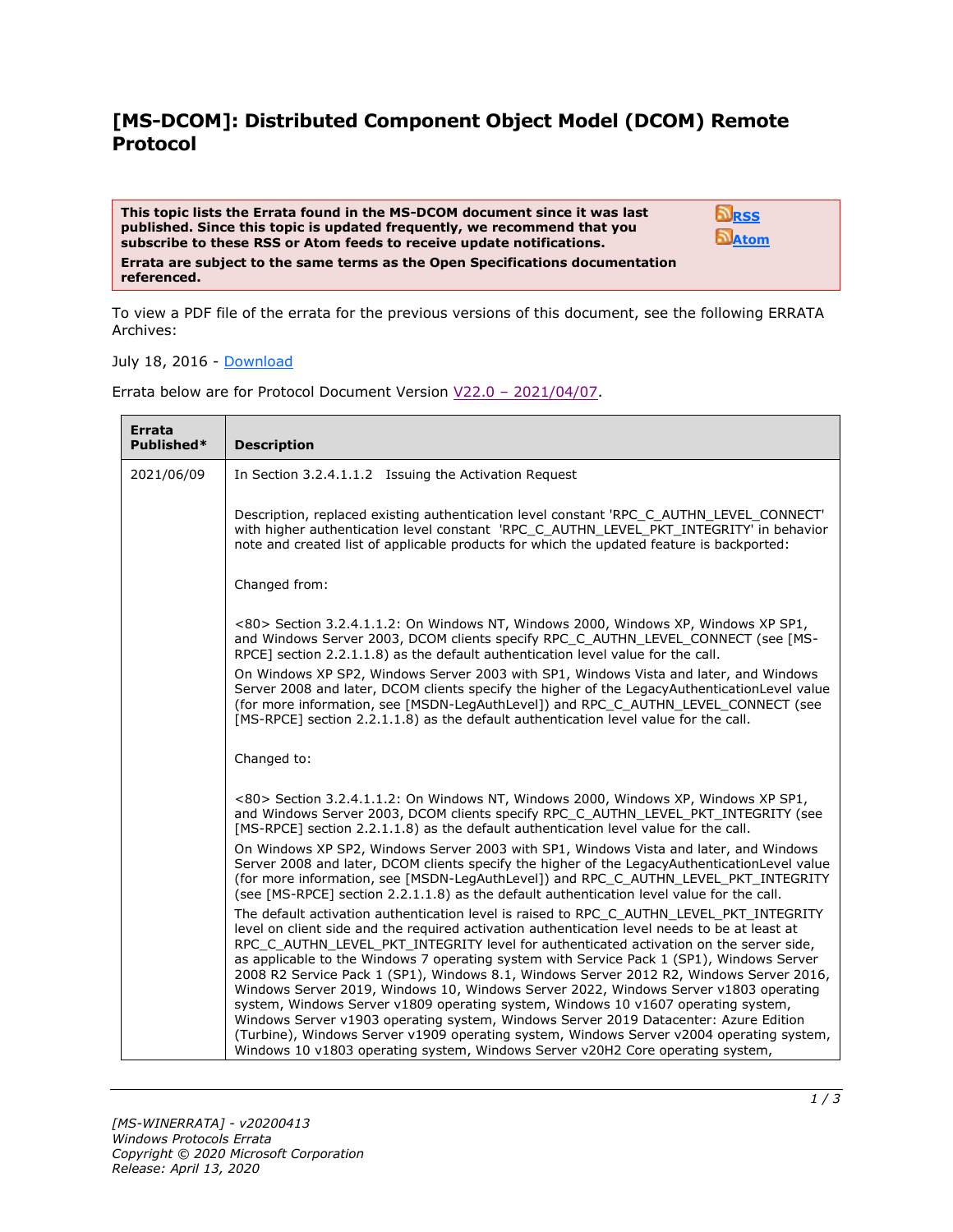| Errata<br>Published* | <b>Description</b>                                                                                                                                                                                                                                                                                                                    |
|----------------------|---------------------------------------------------------------------------------------------------------------------------------------------------------------------------------------------------------------------------------------------------------------------------------------------------------------------------------------|
|                      | Windows 10 v1809 operating system, Windows Server 2022 core, Windows 10 v1903<br>operating system, Windows 10 v1909 operating system, Windows 10 v2004 operating system,<br>Windows 10 v20H2 operating system, Windows 10 v21H1 operating system, and Windows 10<br>v2106 operating system, to which this change has been backported. |
|                      | In Section 3.2.4.1.2.2 Issuing the OXID Resolution Request                                                                                                                                                                                                                                                                            |
|                      | Changed two instances (one in behavior note) of authentication level constant<br>'RPC_C_AUTHN_LEVEL_CONNECT' with higher authentication level<br>constant 'RPC_C_AUTHN_LEVEL_PKT_INTEGRITY':                                                                                                                                          |
|                      | Changed from:                                                                                                                                                                                                                                                                                                                         |
|                      | The client MUST specify an authentication level of at least RPC_C_AUTHN_LEVEL_CONNECT<br>(see [MS-RPCE] section 2.2.1.1.8).<83>                                                                                                                                                                                                       |
|                      | <83> Section 3.2.4.1.2.2: On Windows, DCOM clients specify<br>RPC C AUTHN LEVEL CONNECT (see [MS-RPCE] section 2.2.1.1.8) as the authentication<br>level for the call.                                                                                                                                                                |
|                      | Changed to:                                                                                                                                                                                                                                                                                                                           |
|                      | The client MUST specify an authentication level of at least<br>RPC C AUTHN LEVEL PKT INTEGRITY (see [MS-RPCE] section 2.2.1.1.8).<83>                                                                                                                                                                                                 |
|                      | <83> Section 3.2.4.1.2.2: On Windows, DCOM clients specify<br>RPC_C_AUTHN_LEVEL_PKT_INTEGRITY (see [MS-RPCE] section 2.2.1.1.8) as the<br>authentication level for the call.                                                                                                                                                          |
|                      | In Section 3.2.6.1 Pinging                                                                                                                                                                                                                                                                                                            |
|                      | Changed two instances (one in behavior note) of authentication level constant<br>'RPC C AUTHN LEVEL CONNECT' with higher authentication level<br>constant 'RPC C AUTHN LEVEL PKT INTEGRITY':                                                                                                                                          |
|                      | Changed from:                                                                                                                                                                                                                                                                                                                         |
|                      | The client MUST specify an authentication level of at least RPC_C_AUTHN_LEVEL_CONNECT<br>(see [MS-RPCE] section 2.2.1.1.8).<92>                                                                                                                                                                                                       |
|                      | <92> Section 3.2.6.1: On Windows, DCOM clients specify RPC_C_AUTHN_LEVEL_CONNECT<br>(see [MS-RPCE] section 2.2.1.1.8) as the authentication level for the call.                                                                                                                                                                       |
|                      | Changed to:                                                                                                                                                                                                                                                                                                                           |
|                      | The client MUST specify an authentication level of at<br>least RPC_C_AUTHN_LEVEL_PKT_INTEGRITY (see [MS-RPCE] section 2.2.1.1.8).<92>                                                                                                                                                                                                 |
|                      | <92> Section 3.2.6.1: On Windows, DCOM clients specify<br>RPC_C_AUTHN_LEVEL_PKT_INTEGRITY (see [MS-RPCE] section 2.2.1.1.8) as the<br>authentication level for the call.                                                                                                                                                              |